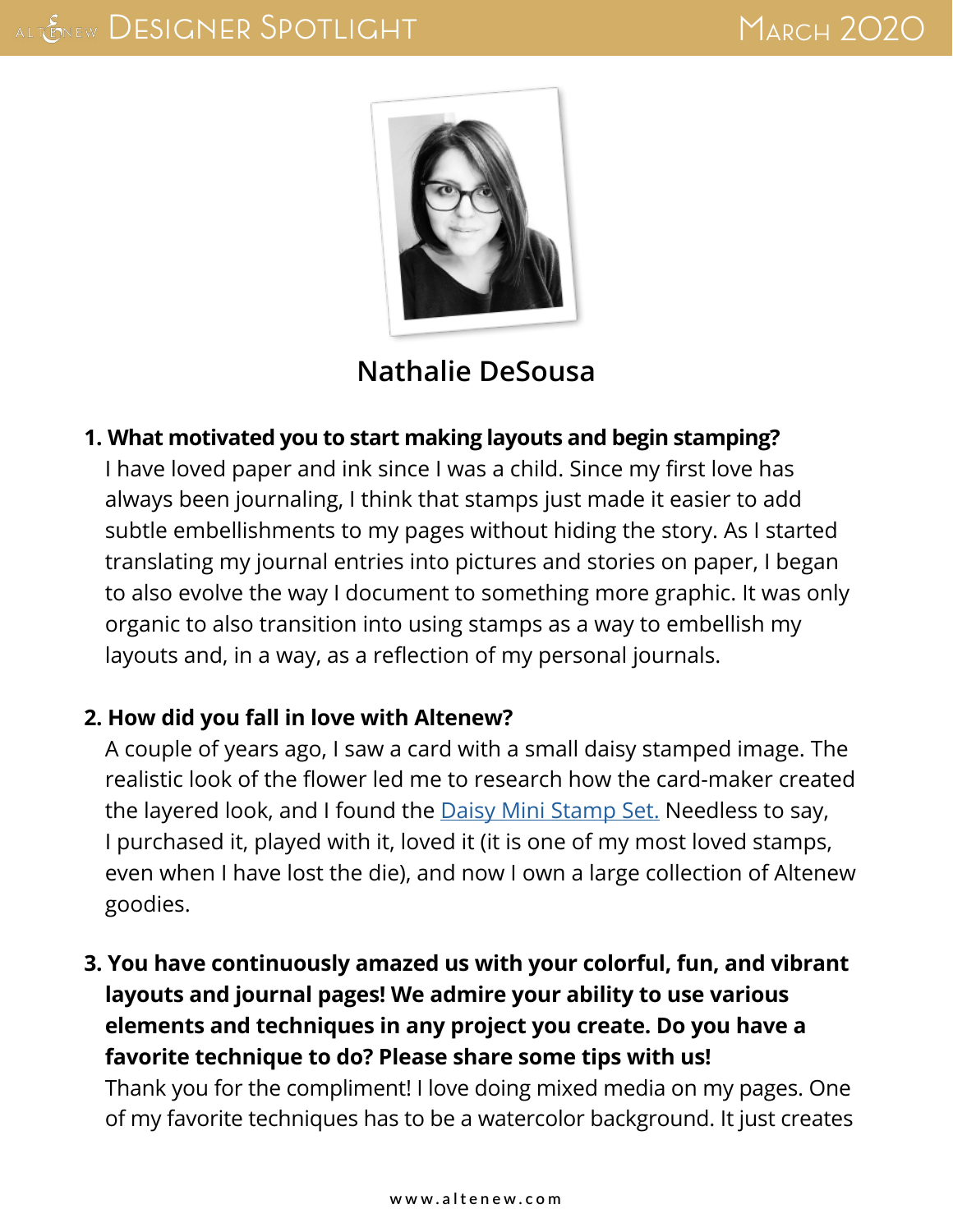the perfect setting for your picture/sentiment. The key to diving into mixed media is to not be afraid to make mistakes. It takes a lot of playing time to learn what works for you. One of the best things to do is always start small; don't decide to start a watercolor background on your large layout, instead, cut a tag, or get an art journal and just play with your products there before moving onto a layout. Make a small note on what you did so that you are able to translate the technique to a larger scale. Always use heavy cardstock for your mixed media or prep your pages with gesso. This will help you avoid all the warping water can create on paper. But, above all, have fun with your medium. If you don't like the results, start again, but use that page to create a die-cut, or stamp on it. You will be surprised by the magic of mixed media!

## **4. Do you have a specific crafting style that you are comfortable with or like to stick to?**

One of the things I like to see in my work is variety. I think my crafting style is always evolving, but I think color and white space is something that will always be constant in it.

# **5. Can you share a favorite layout or project that you made previously using Altenew products?**

There are so many projects to choose from and, though I love Altenew florals, *Lthink that this page sums me up...* Mixed media, texture, color, white space and my kids!